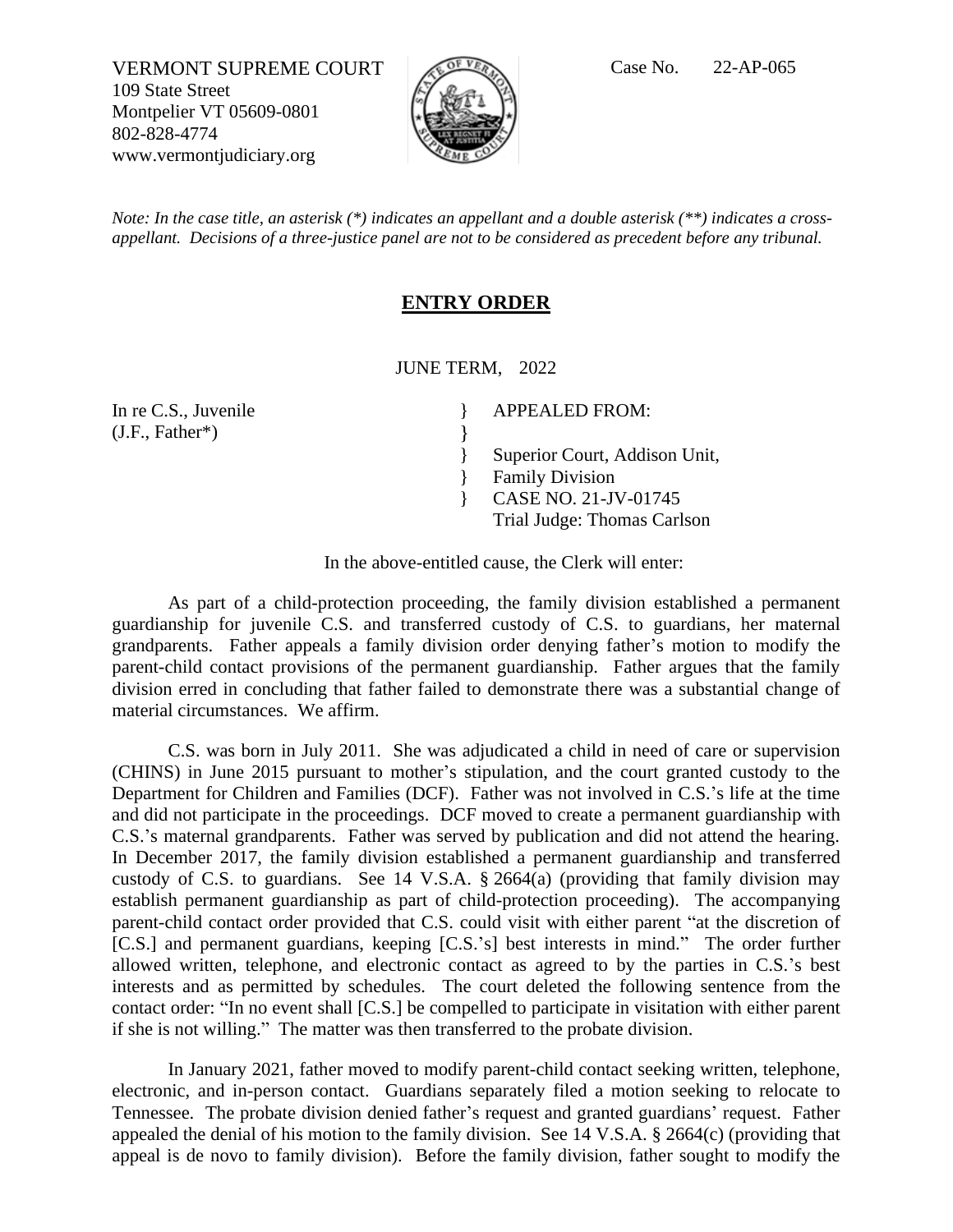contact provisions so that his contact was not discretionary and provided him with a right to contact.

Following a hearing, the family division found the following. Father was incarcerated and had very limited contact with C.S. during the first four years of her life. He was not involved in C.S.'s life when the permanent guardianship was established and did not learn of the permanent guardianship until 2019. In 2021, father began having some contact with C.S. through telephone and letters. The two had an in-person visit in August 2021. In October 2021 C.S. learned from mother that father said he was recording his calls with C.S. C.S. was upset about this invasion of privacy and refused to talk with father from that point on. Father denied recording any calls but admitted he told mother he was recording because he was angry about guardians' plan to move to Tennessee. Father has not reached out to guardians or C.S. since then except for sending C.S. a Christmas card. Although the probate division approved guardians' request to move, guardians continue to live about forty-five minutes away from father. C.S. is intelligent, confident, and knows her own mind. Guardians are generally inclined to leave contact with father up to C.S.

Based on these findings, the family division concluded that there was no basis to modify the parent-child contact provision of the guardianship order because there had not been a change in material circumstances. The court found that father continues to have only the very beginnings of a relationship with C.S. and has the same opportunities to build his relationship with C.S. that he did in 2017.

On appeal, father argues that the family division erred in concluding that there was no material change in circumstances. Father contends that guardians are leaving decisions regarding contact totally to C.S.'s discretion and that this is a change from the situation at the time of the final order because that order did not prohibit guardians from compelling C.S. to have contact with father. Father also argues that guardians' prospective move to Tennessee is a change of circumstances.

To modify the contact provisions of a guardianship order requires a threshold showing of a substantial change in material circumstances. 14 V.S.A. § 2667(d) (providing that visitation or contact in guardianship order may be modified "based upon a finding by a preponderance of the evidence that there has been a substantial change in the material circumstances, and that the proposed modification is in the best interests of the child"). If this condition is met, only then does the court consider whether a change is in the child's best interests. Id. As with motions to modify contact orders in domestic cases, the family division has broad discretion in determining if there is a change of circumstances necessary to consider modifying a contact order. See Weaver v. Weaver, 2018 VT 38, ¶ 15, 207 Vt. 236 ("The family court has broad discretion in awarding, modifying, or denying parent-child contact, and we will not disturb its decisions unless its discretion was exercised upon unfounded considerations or to an extent clearly unreasonable upon the facts presented." (quotation omitted)); Patnode v. Urette, 2017 VT 107, ¶ 4, 206 Vt. 212 (explaining that Supreme Court gives family division "substantial deference" regarding parent-child contact).

Here, the court did not abuse its discretion in concluding that father had failed to meet his burden of showing a substantial change in material circumstances. The evidence supports the court's findings that the material circumstances around father's relationship with C.S. had not substantially changed since the time of the guardianship order. Although father and C.S. had a brief period of contact, their relationship remained in the beginning stages. Father's opportunity